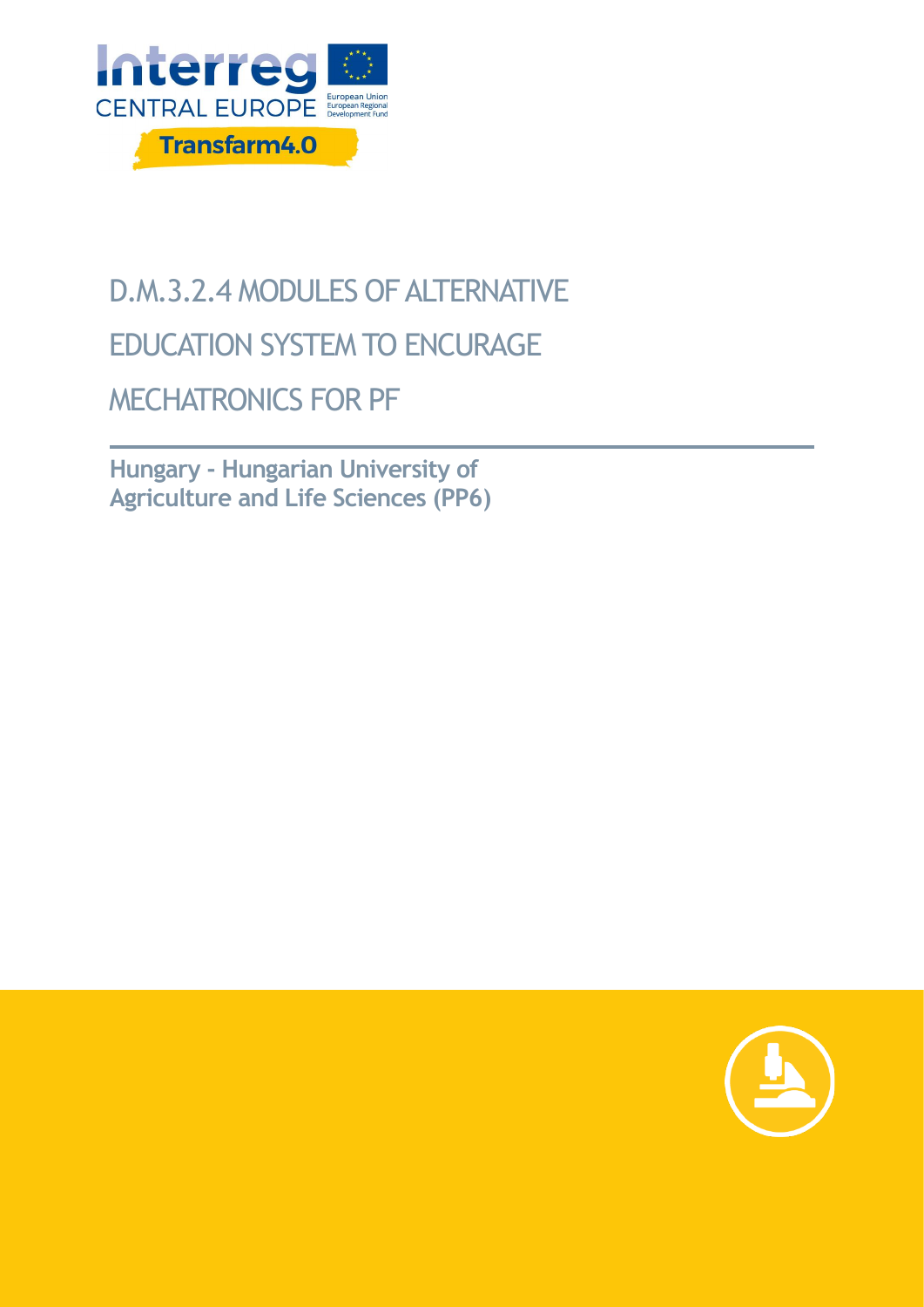



The aim of this activity was to organize alternative education modules to encourage students to learn more about precision farming.

Hungarian University of Agriculture and Life Sciences (PP6) performed this activity in many ways. We contacted with Agricultural Vocational Training Schools, in the same time we introduced new elements in the present curricula and deepened our PF education within the horticultural BSc and MSc and viticulture and oenology BSc and MSc courses. We also introduced the Transfarm4.0 project and importance of the PF technologies on MATE visiting days organized to high school students.

In Hungary there are five Centers of Agricultural Vocational Training in Hungary: Alföldi Center of Agricultural Vocational Training, Southern Center of Agricultural Vocational Training, Northern Center of Agricultural Vocational Training, Kisalföld Center of Agricultural Vocational Training, and Central-Hungarian Center of Agricultural Vocational Training. These Centers offer studies among others in the fields of Agriculture and Forestry, Food industry, Environmental protection and Water management.

We have contacted with the Közép-magyarországi ASZC Soós István Borászati Technikum és Szakképző Iskola

Address: 1221 Budapest, Kossuth Lajos utca 83 Budapest, Hungary

Type: Viticulture and Enology Technical Institute

We held modules for the students studying in the normal and on the correspondence course in the classroom and offered field demonstration in the location of the case study 3 Pilot Action.

During the lectures, the following topics were included:

- Introduction of the Transfarm4.0 project and participants
- General introduction of the precision farming (PF)
- Main aims of the PF
- Elements of PF:
	- o Robotics
	- o Drones
	- o Remote sensing
	- o BigData
	- o Variable rate treatmentsű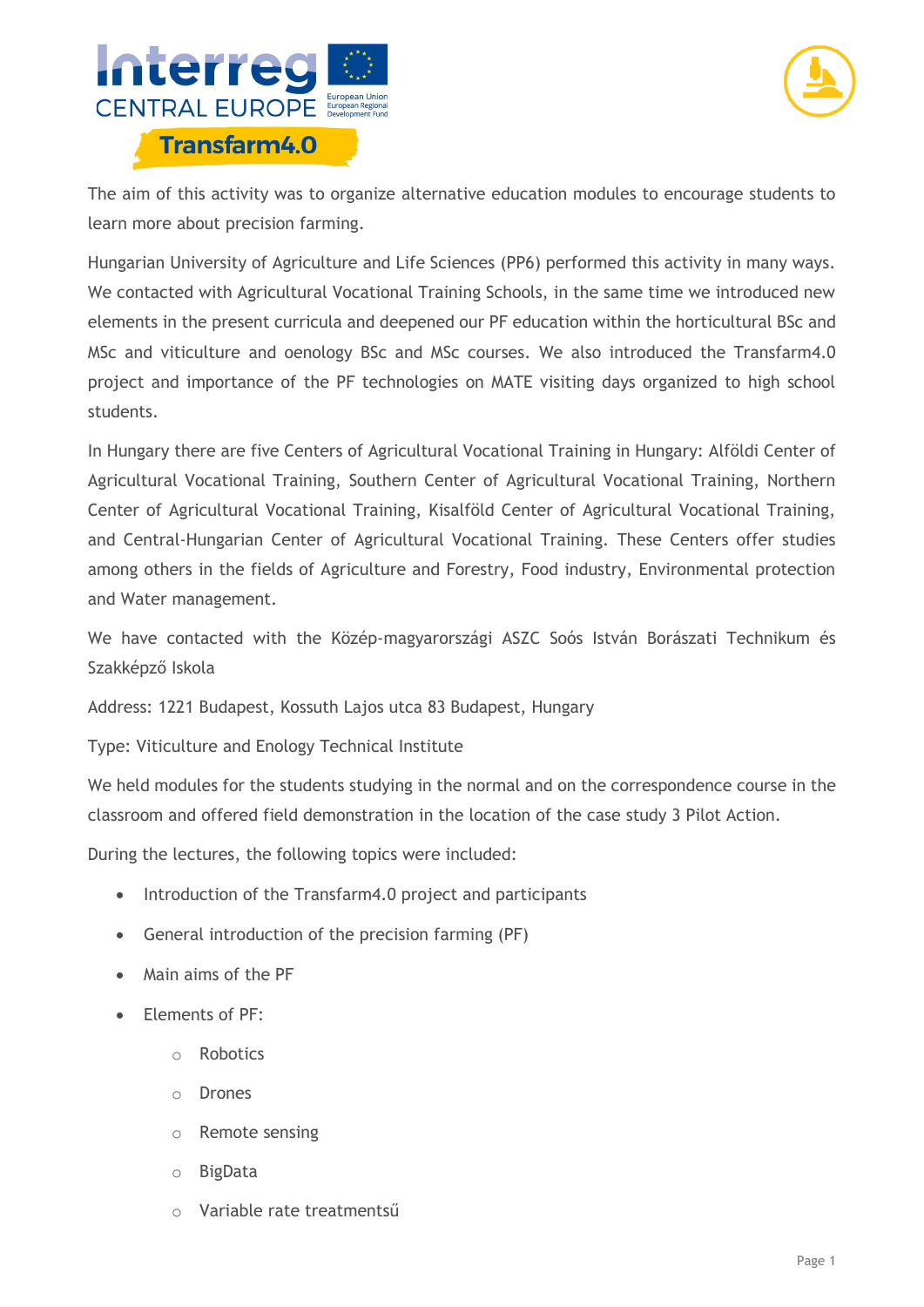



Practical methods in PF

During the classes students showed strong interest in the new technologies and application of the PF in viticulture. During the discussions after the classes, students were mainly interested in the cost benefit relations of the innovations. As teachers of the school were also participating on the lectures, it was possible to evaluate the importance of the PF education in the Technical Institute.

As an important output of the modules MATE Institute of Viticulture and Enology and the Középmagyarországi ASZC Soós István Borászati Technikum és Szakképző Iskola agreed to organize regular modules in the topic of precision viticulture (PV).

According to the discussions, we emphasized that PV methods provide valuable results in terroir research, decreasing the carbon-footprint, variable rate plant protection and variable rate fertilization.



Education modul in Közép-magyarországi ASZC Soós István Borászati Technikum és Szakképző Iskola